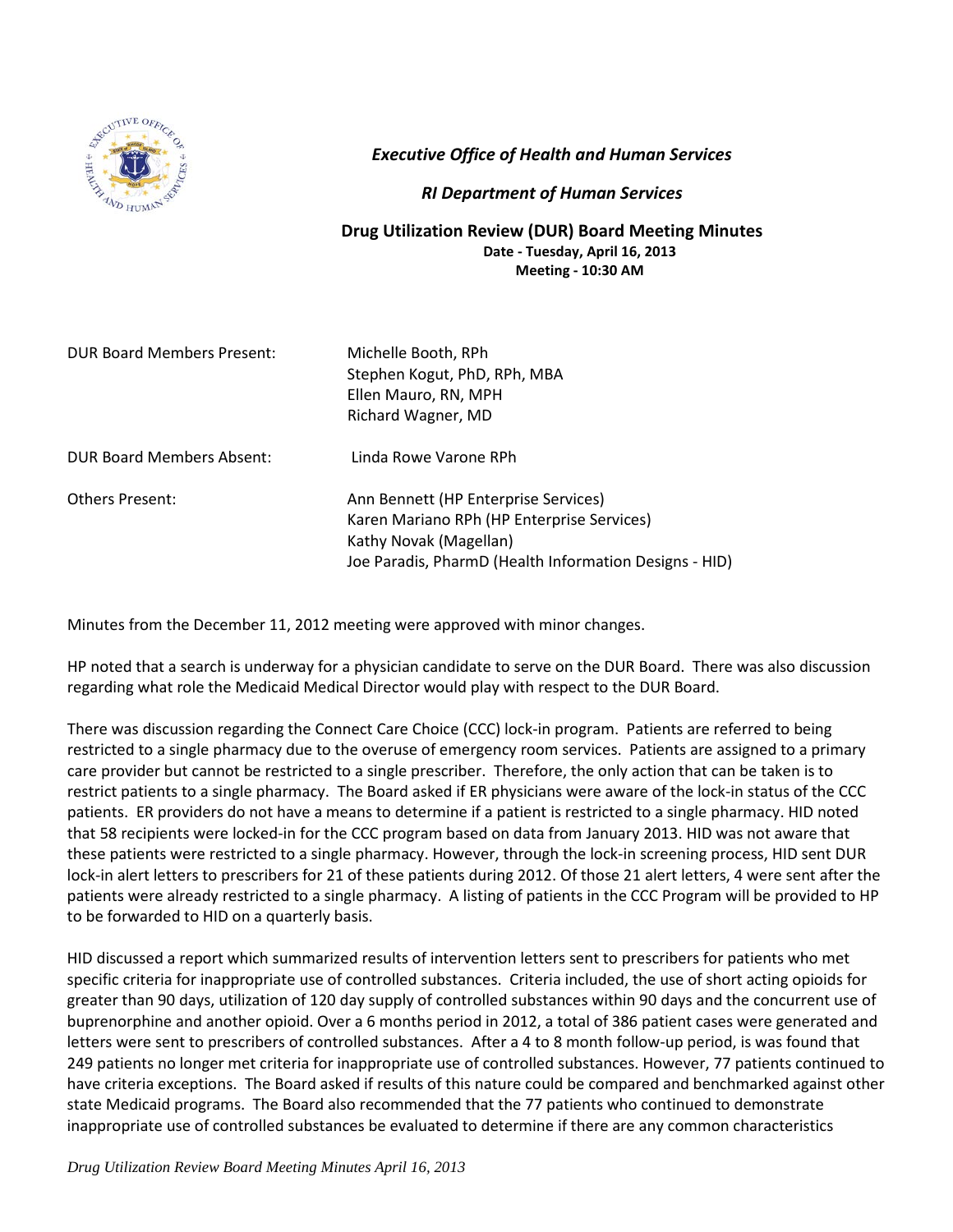among this group, such as similar prescribers. Also based on prescriber responses, the Board asked if those prescribers who indicated that they would change therapy actually did change therapy for their patients. It was also recommended that the prescribers for the 77 patients be identified to determine which of the CCC practice sites these particular prescribers are associated with. It was also discussed if it would be possible to evaluate prescriber practices at a time period prior to the initiation of the CCC Program (prior to 2009) to determine if utilization patterns and prescribing practices have changed since the implementation of the CCC Program.

The use of antipsychotics in children under the FDA labeled indicated age was discussed. A total of 11 children were identified during the time period of 4<sup>th</sup> quarter 2012 combined with 1<sup>st</sup> quarter 2013. This represents approximately 4% of the population of children with claims for antipsychotics during this time period. It was found that 1 patient of the 11 was a foster care child. The Board recommended evaluating the entire population of children with claims for antipsychotics and determining the percentage of these children who are in foster care. The Board also recommended that those children with concurrent claims for antipsychotics and stimulants be identified since antipsychotics may be prescribed only to treat behavioral symptoms, such as agitation, that could be due to adverse effect of stimulants. In addition, the Board recommended that the use of low dose quetiapine in children be evaluated and new criteria be developed to alert prescribers of the potential long term metabolic adverse effects of initiating therapy with atypical antipsychotics in children.

HID noted that 4 patients were found who had a dementia related diagnosis and had claims for antipsychotic agents. HID will continue to monitor this issue.

HID reported that letters were sent to prescribers of rosuvastatin (Crestor®) to inform them that the drug would be non-preferred. However, patients taking the 40mg dose would be able to continue on the drug without the need for prior authorization. The Board recommended that all patients who had claims for rosuvastatin (Crestor®) be evaluated to be certain they have continued on another statin. HP noted that the criteria for approval of rosuvastatin (Crestor®) requires failure of a preferred statin and asked the Board if the criteria should be expanded to include failure of 2 preferred statins. The Board recommended that the criteria should be modified to include failure of a preferred statin and also failure of high dose atorvastatin (Lipitor®).

HID noted that the use of clonazepam has dramatically decreased due to the fact that the drug is now covered under Medicare Part D for the dual eligible population.

HID evaluated available patient diagnosis histories for all patients with at least 6 months worth of claims for oral anticoagulants, including the newer agents and warfarin. There were very few patients to evaluate who had 6 months worth of data for the newer agents. The Board recommended evaluating a shorter time period, perhaps those patients on the drug for at least 2 months.

A list of drugs with the highest cost per claim was evaluated. The Board asked what other state Medicaid programs were doing to manage the use of high cost medications. Some mental health drugs were on the list including, bupropion HBr, paliperidone injectable, risperdone microspheres and modafanil. The Board recommended that prescribers of these drugs be contacted and alerted to the fact that these particular drugs have a higher cost compared to other dosage forms of the same drug or alternate drugs. The Board also proposed that a letter be sent to prescribers of injectable antipsychotics showing the cost of the newer atypical agents and the traditional agents in an effort to educate providers regarding the cost of these injectable medications.

These issues were raised at the P&T Committee earlier and the DUR Board was asked to review the following; utilization of dalfampridine (Ampyra®), use of non-preferred growth hormones and use of non-preferred topical psoriasis treatments. For these drugs it was noted by HP that Medicaid may be the secondary payer. A list of patients